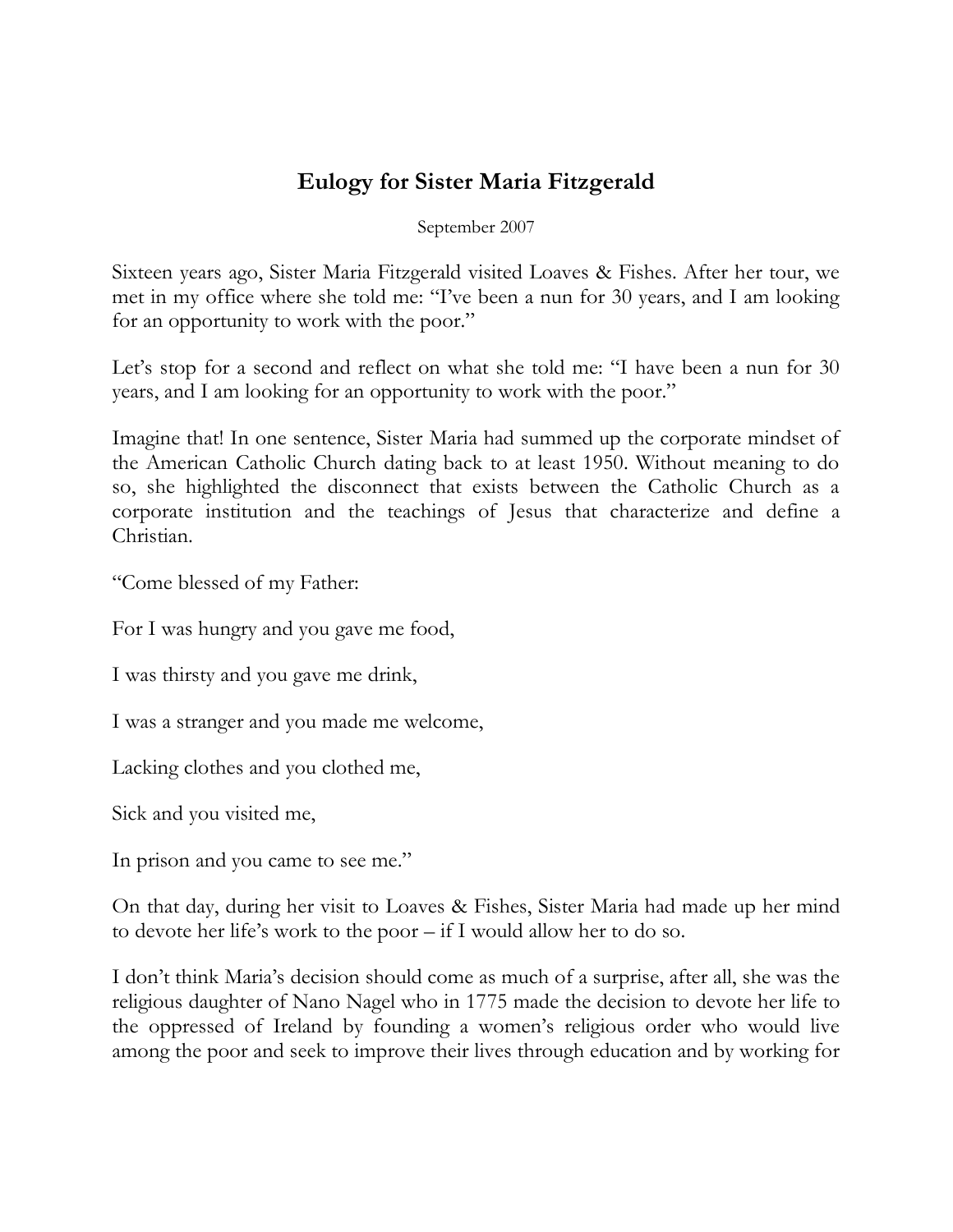social justice. Sad to report, not long after Nano died, the church authorities who rule on such matters – along with the acquiescence of the order's leadership, I have to admit – relegated the nuns back to the convent cloister to say their prayers and take their solemn vows. By coming to Loaves & Fishes to work with the poor, Sister Maria was simply picking up the torch lit by Nano Nagel two centuries earlier.

The mission of Loaves & Fishes is two-fold – first and foremost, it provides survival help in the form of food and shelter for the hungry and homeless of our community, but second, and very important, it provides the call, the opportunity, and the structure for people of faith and people of good will to practice the gospel teachings of Jesus.

Sister Maria Fitzgerald came to Loaves & Fishes to put the teachings of Jesus into practice. In truth, this is the same reason why many of you have come to Loaves. It is also the very same reason why many of our volunteers have come, and it is the reason why our donors generously support this work.

I knew Sister Maria well and I can say from personal experience she was a woman with many facets.

A feminist – men, but especially men in authority, although tolerable, needed to be dealt with;

An accomplished professional – her jail visitation department and volunteer meetings, her United Way speaking engagements, her fundraising outreach – all was organized, right down to the coffee and tea cups, the napkins, the pens and notepads on the table, the agenda and informational handout at the ready, and the desired outcome of the meeting well thought out in advance, nothing was left to chance;

A woman always impeccably groomed and stylish but dressed in the classical fashion of understatement, I would say;

A master – or should I say mistress – of conversation – large or small, short or long, witty or sad – all decorated with the lilt of her native accent honed in her beloved County Cork. She was a charmer with words;

And did I mention taskmaster? Yes, it's true, there is no denying it. And woe to those of us who ever complained, even under our breath, about being overworked and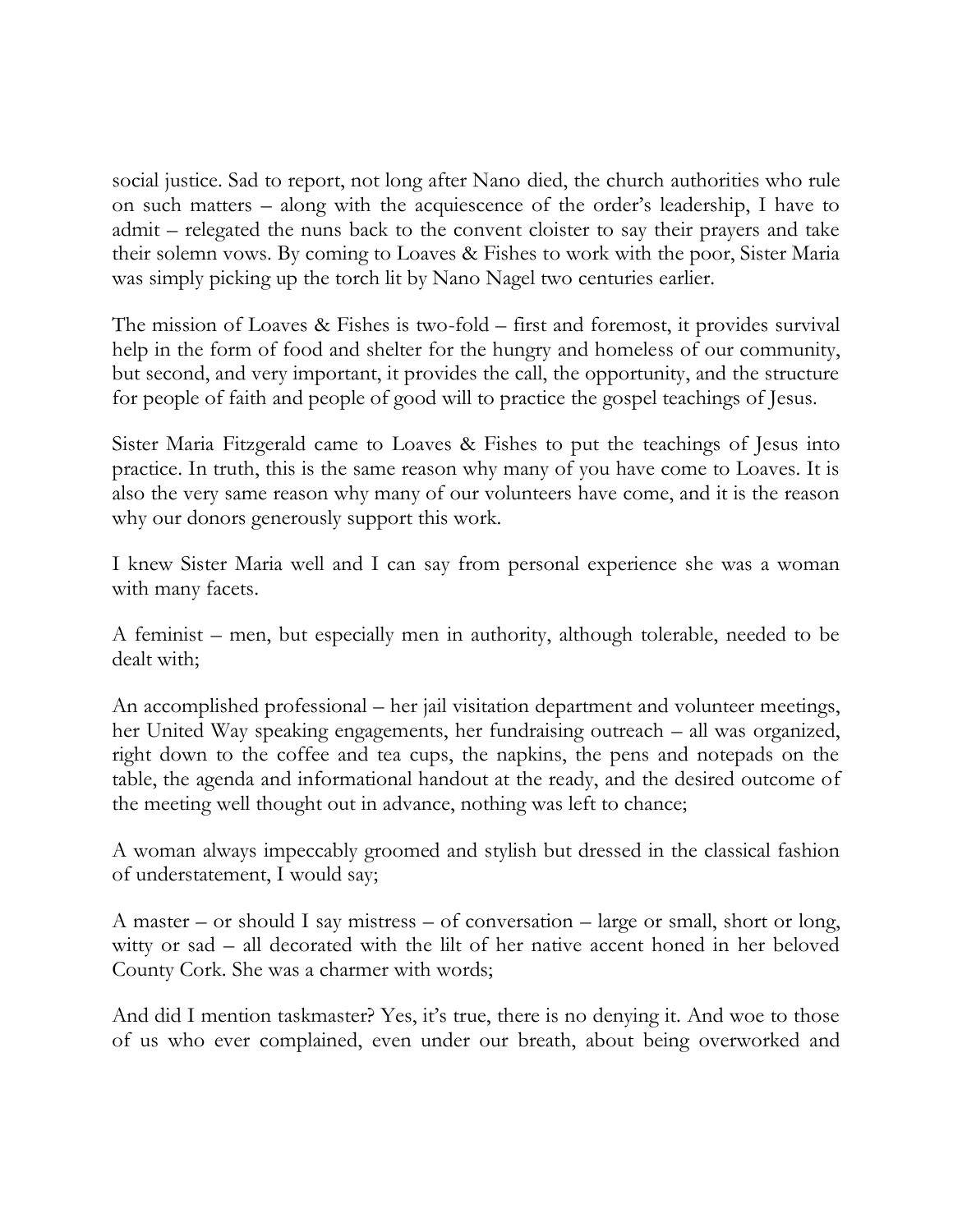underpaid. Nonsense, she would say, and proceeded to point out our time-wasting shortcomings and our lack of planning skills. On occasion she would come to me to complain that in her view a particular program director was not earning his/her keep, and she was concerned that as the director, I was not providing enough oversight and therefore – without meaning too, of course – I might be condoning this laxness. She could be tough, let me tell you.

Long before Friendship Park existed, Sister Maria began her Loaves & Fishes ministry in Brother Martin's Courtyard. She came to know each guest by name – especially those who never responded to her greeting. Sister Maria chatted with the guests singly, and in small groups, to help wile away the waiting hours before the noon meal. Sister Judy used to refer to this conversational activity with our guests as "loitering with intent."

Not long after, she founded the Jail Visitation Program and recruited dozens of volunteers to help her. It was she who finally convinced the Sacramento County Sheriff to facilitate jail access for her staff and volunteers to visit our incarcerated guests. Believe me, this was no small accomplishment, even though it is something we take for granted today.

Her last assignment at Loaves was that of fundraising. She founded the Development Department, and began an organized outreach, especially into the church communities, to drum up support for Loaves & Fishes. Again, her remarkable gift of speech and her heartfelt concern for our guests gave her entrée and sparked much favorable response. On behalf of the poor, she was a brilliant speaker.

In addition to these fulltime assignments, she served for many years on our board of directors.

Sister Maria left her imprint on Loaves & Fishes in many ways but none greater, I believe, than her outspoken commitment to the principle of non-judgmental acceptance. Truthfully, she served as the board's conscience in this regard, and time and again, she spoke up at meetings to remind board members that for all our preaching and talking about being non-judgmental, our present discussion and proposed action fell woefully short.